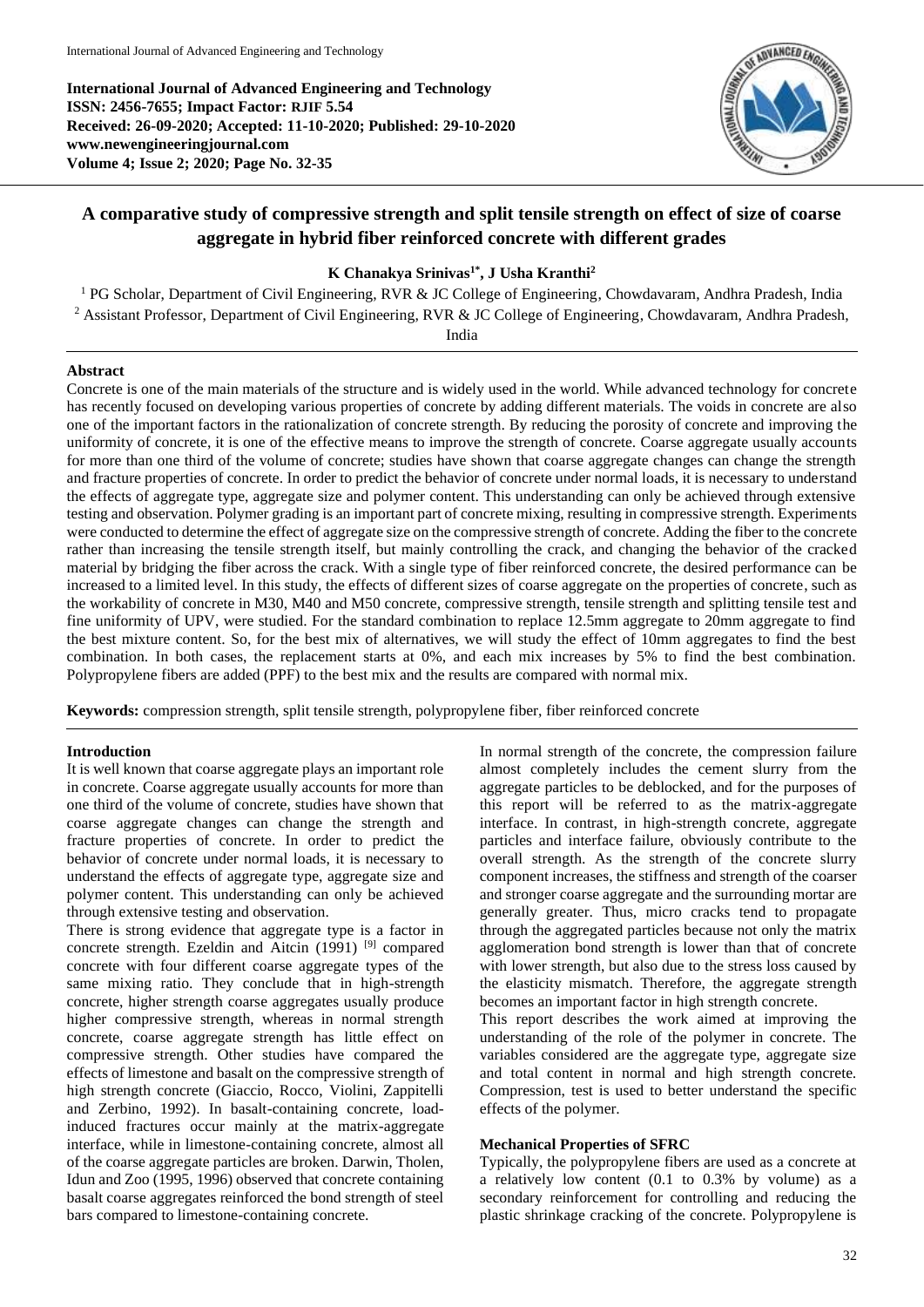hydrophobic due to its chemical structure, which results in a decrease in adhesion to cement and adversely affects its dispersion in the matrix. In addition, polypropylene has a relatively high Poisson's ratio. Under the tensile load, the cross section of the polypropylene fiber is rapidly reduced and the fiber surface is deblocked from the substrate. On the other hand, the dynamic elastic modulus of polypropylene is much higher than that of electrostatic value. Therefore, under dynamic loading, PPFRC can be executed successfully.

If the fiber inclusions are limited by very low volume percent, the compressive strength and tensile strength of the concrete reinforced with polypropylene fibers have no significant effect. However, at higher fiber content, the strength is adversely affected. This is actually because a considerable part of the matrix is replaced by a weaker material. In addition, compaction due to reduced slump may be the reason for the decrease in intensity. Polypropylene fibers can increase the flexural strength, which is due to their ability to increase the carrying capacity of the post-crack zone, but this increase is not significant.

Polypropylene fiber enhances energy absorption rather than static strength. The effect of polypropylene fiber inclusions on the toughness of concrete is shown in Figure 3.8. The increase in toughness caused by polypropylene fiber inclusions increases with increasing fiber content.

### **Materials Used**

Cement: Ordinary Portland cement of 53 grade was used. The Cement used has been tested for various proportions as per IS IS 4031-1988 and found to be confirming to various specifications of 12269-1987.

#### **Fine aggregate**

The material which passes through BIS test sieve number 4 (4.75mm) is termed as fine aggregate usually natural sand is used as a fine aggregate at places where natural sand is not available crushed stone is used as fine aggregates. In our region fine aggregate can be found from bed of Krishna River. It conforms to IS: 383 1970 comes under zone II.

#### **Coarse aggregate**

Coarse aggregate crushed angular granite metal of 20mm size was used.



**Fig 1**

## **Experimental program**

Mix proportions were adopted as per IS-10262-2009. For test specimens 53 grade port land cement, natural river sand and coarse aggregate. The experimental program was designed to the study of mechanical properties of concrete with the addition of Hybrid fibers to the concrete & also by adding 12.5mm size of aggregates in percentages for M30, M40, M50 grades of concrete.

#### **Compressive Strength of Cubes**

The compressive strength of concrete was determined by conducting tests on 150 mm x 150 mm x 150 mm cube specimens were casted and cured for 7, 14 and 28 days. The test was carried out in the compression testing machine of 2000kN capacity. The cubes were placed in the compression testing machine and the load was applied until the failure of the specimen. The average values of three samples were taken as strength.

## **Split Tensile Strength of Cylinders**

The determination of tensile strength of concrete is necessary to determine the load at which the concrete members may crack. The cracking is a form of tension failure. Split tensile strength is an indirect method of finding out the tensile strength of concrete. Tensile splitting strength of 150 mm diameter and 300 mm height cylinders tested. The test is carried out by placing the cylindrical specimens horizontally between the loading surfaces of the compression testing machine and the load is applied until the failure of the cylinder.



**Fig 2**

**Results and Discussions** Compression strength results for M30 grade of concrete:

**Table 1**

| S. No | % of replacement of 12.5mm<br>aggregate |       |       | 7 Days 14 Days 28 Days |
|-------|-----------------------------------------|-------|-------|------------------------|
|       |                                         | 28.10 | 32    | 35.4                   |
|       |                                         | 29.21 | 33.27 | 36.8                   |
|       | 10                                      | 30.24 | 34.44 | 38.1                   |
|       | 15                                      | 31.19 | 35.53 | 39.3                   |
|       | 20                                      | 30.32 | 34.53 | 38.2                   |

Compression strength results for M40 grade of concrete

**Table 2**

| S. No | <b>6</b> of replacement of 12.5mm 7 Days 14 Days 28 Days<br>aggregate |       |       |      |
|-------|-----------------------------------------------------------------------|-------|-------|------|
|       |                                                                       | 35.4  | 40.32 | 44.6 |
|       |                                                                       | 36.43 | 41.49 | 45.9 |
|       | 10                                                                    | 37.62 | 42.85 | 47.4 |
|       | 15                                                                    | 38.73 | 44.11 | 48.8 |
|       | 20                                                                    | 38.89 | 44.29 | 49   |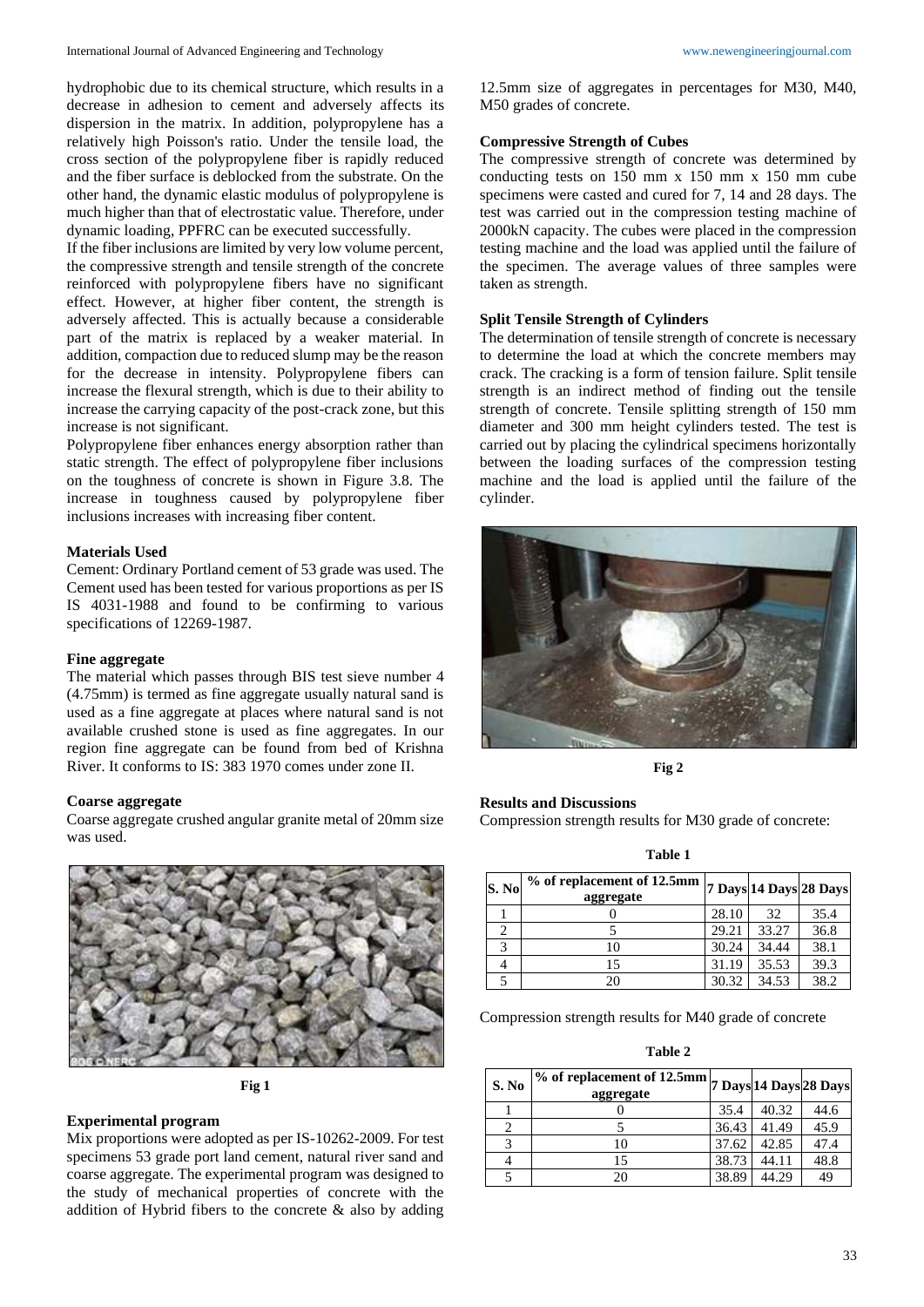Compression strength results for M50 grade of concrete:

| S. N <sub>0</sub> | $\sqrt[6]{\text{ }^\circ\text{}}$ of replacement of 12.5mm $\sqrt[7]{\text{}}$ Days $\sqrt[3]{28}$ Days<br>aggregate |      |      |      |
|-------------------|----------------------------------------------------------------------------------------------------------------------|------|------|------|
|                   |                                                                                                                      | 42.3 | 46.2 | 52.1 |
|                   |                                                                                                                      | 43.9 | 47.8 | 55.8 |
|                   | 10                                                                                                                   | 45.2 | 49.2 | 57.1 |
|                   | 15                                                                                                                   | 46.9 | 50.2 | 60.2 |
|                   | 20                                                                                                                   | 46.1 | 48.7 | 58.8 |

# **Table 3**

## **Graphs showing the compression strength results**

Variation of compression strength results with the usage of 12.5mm aggregate with different percentages for 7, 14, 28 days for M30 grade of concrete.



**Fig 3**

Variation of compression strength results with the usage of 12.5mm aggregate with different percentages for 7, 14, 28 days for M40 grade of concrete.



Variation of compression strength results with the usage of 12.5mm aggregate with different percentages for 7, 14, 28 days for M50 grade of concrete.





**Fig 5**

**Split tensile strength results for different grades of concrete** 

**Split tensile values for M30 grade of concrete**

| able |  |
|------|--|
|------|--|

| S. No % of replacement of 12.5mm aggregate 14 Days 28 Days |      |      |
|------------------------------------------------------------|------|------|
|                                                            | 3.27 | 3.92 |
|                                                            | 3.46 | 4.15 |
| 10                                                         | 3.53 | 4.24 |
| 15                                                         | 3.64 | 4.37 |
| 20                                                         | 3.69 | 4.43 |

## **Split tensile values for M40 grade of concrete**

#### **Table 5**

| S. No % of replacement of 12.5mm aggregate 14 Days 28 Days |      |      |
|------------------------------------------------------------|------|------|
|                                                            | 3.41 | 4.09 |
|                                                            | 3.48 | 4.18 |
| 10                                                         | 3.55 | 4.26 |
| 15                                                         | 3.68 | 4.41 |
| 20                                                         | 3.66 | 4.39 |

## **Split tensile values for M50 grade of concrete**

### **Table 6**

| S. No <sup>ol</sup> of replacement of 12.5mm aggregate 14 Days 28 Days |      |      |
|------------------------------------------------------------------------|------|------|
|                                                                        | 4.22 | 4.87 |
|                                                                        | 4.35 | 4.93 |
| 10                                                                     | 4.52 | 5.24 |
| 15                                                                     | 4.69 | 5.43 |
| 20                                                                     | 4.11 | 5.12 |

## **Graphs showing the split tensile strength results**

Variation of split tensile strength results with the usage of 12.5mm aggregate with different percentages for 14, 28 days for M30 grade of concrete.